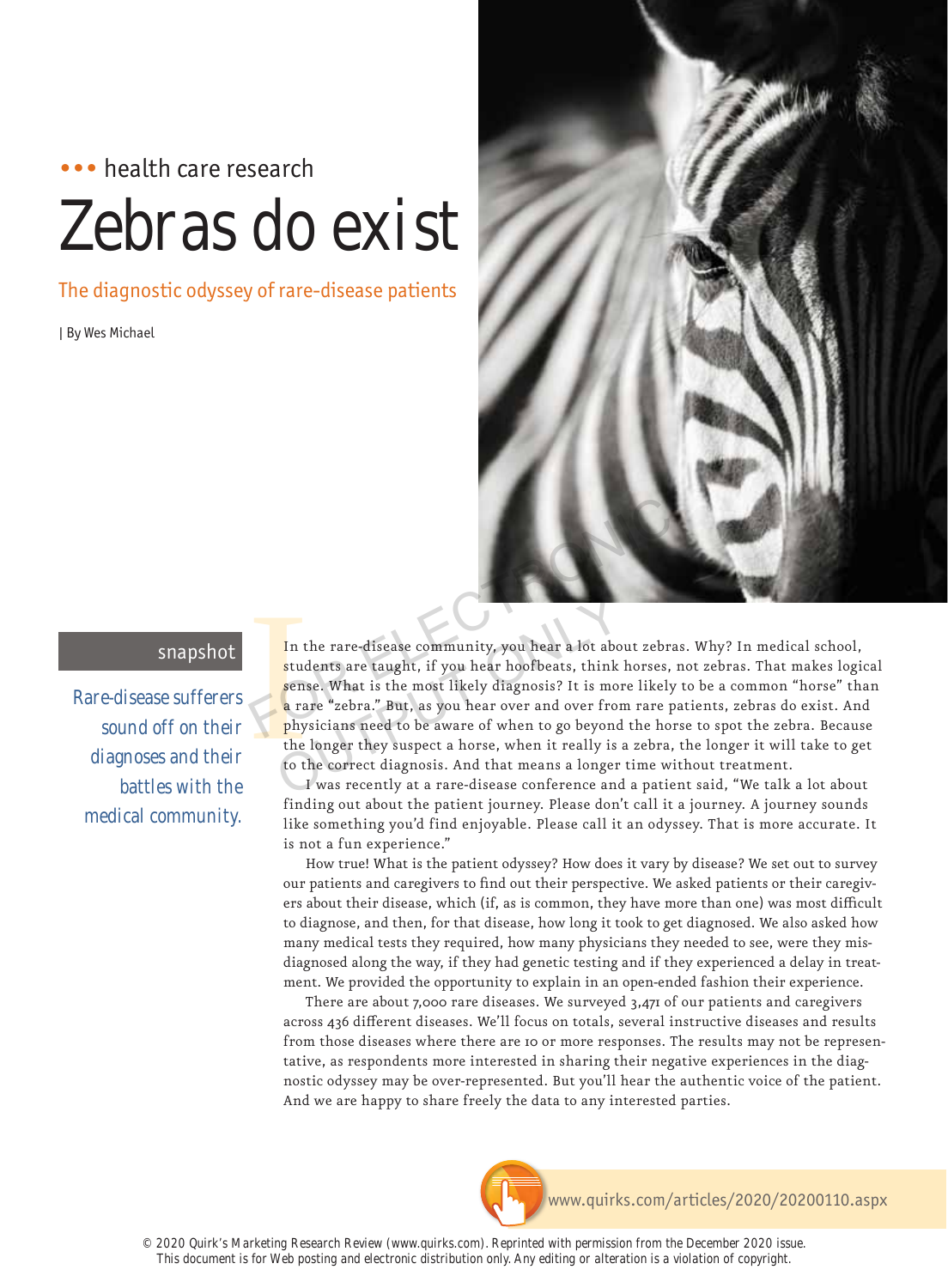# **A much more extended wait**

The story of the diagnostic odyssey is more relevant as 436 separate odysseys, as each disease or condition reveal different results. But let's start with some totals. Across all the conditions, the average (mean) time to diagnosis was 4.4 years. The median time, however, was 1.1 years, indicating that half the sample came to their diagnosis in about a year. But it also shows, many had a much more extended wait.

On average, patients had seven medical tests taken to get to their diagnosis and saw four physicians. Nearly half (46%) were misdiagnosed along the way and nearly half (47%) believed their treatment was delayed.

Nearly one-third (30.5%) reported having genetic tests taken and, among those, two-thirds (66.9%) stated that the genetic test led to the correct diagnosis. Three-quarters (76.8%) said their genetic tests were covered by insurance.

# **Many different pictures**

If we look at the 61 diseases where we had 10+ respondents (Table 1), we see many different pictures. Ankylosing spondylitis, celiac, depression, Ehlers-Danlos syndrome, Fabry, mastocytosis, Pompe, and primary immunodeficiency all had a mean of over 10 years until diagnosis! Realizing that a few people that took decades to be diagnosed can drive the mean, we've provided the median as well and you can see most of these had a median of over five years until a correct diagnosis. That is a long time to be suffering from an unknown condition! These conditions also typically required a large number of physicians to be seen and medical tests to be taken. And a majority of most also were misdiagnosed along the way. Some conditions (ankylosing spondylitis, Ehlers-Danlos, hidradenitis suppurativa, mastocytosis and narcolepsy) had over three-quarters of the patients misdiagnosed. Nineteen of these 61 conditions had half or more of the patients misdiagnosed. And 30 of the 61 conditions had half or more suffering from delayed treatment.

Let's look at several of these conditions that represent different experiences in more detail: hemophilia, cystic fibrosis and Ehlers-Danlos syndrome.

## **Hemophilia**

Hemophilia is a rare genetic bleeding disorder. Internal bleeding can damage joints and organs, and thus can be lifethreatening. The most common types, A and B, primarily affect males, but females, who are carriers, can also be affected. Since hemophilia is a fairly well-known orphan disease and due to its genetics, families often anticipate the possibility of their child inheriting the condition. So, it is not surprising that the median time to diagnosis is 0 years, with 71% diagnosed in the first year. Many reported that it wasn't unexpected as they had a family history. But it can also be caused by a spontaneous mutation, which would not be expected. Several reported diagnoses at the time of circumcision. But others weren't diagnosed so quickly, as the mean time to diagnosis was reported at 4.7 years. One noted: "[The] pediatrician did not believe there was anything wrong. He felt we (parents) were responsible for the severe bruising." Several reported similar histories, adding insult to injury.

Females made up over half of those who that weren't diagnosed for 10 or more years. Since genetically it is expected to occur almost exclusively in males, it isn't surprising that females weren't quickly diagnosed. Some reported: surance. cian did not believe there was any-<br>thing wrong. He felt we (parents) were We can<br>responsible for the severe bruising." screening<br>where Several reported similar histories, addinate a since 2006<br>le 1), we ing insul Xylos-<br>
Those who that weren't diagnosed for<br>
masto-<br>
to or more years. Since genetically it<br>
nuno-<br>
is expected to occur almost exclusive-<br>
r ro<br>
ly in males, it isn't surprising that<br>
that<br>
females weren't quickly diagno

*"[I] was told that some women just bleed heavily, have anemia, have extended length periods, bleed heavily after birth, bruise easily, just have joint pains. Outdated thinking and resistance to change in the medical community is why I went so long under-diagnosed and under-treated."*

*"No one ever looked at hemophilia because I am female. Once my daughter was diagnosed then I was, also."*

*"As a woman, I was only labeled a 'carrier' even though my factor level is in the 20s."*

The impact of these missed diagnoses is striking. One male patient reported:

*"I visited an emergency room multiple times, but the doctors had no idea that my bleeding could be hemophilia."*

## **Cystic fi brosis**

Cystic fibrosis is a progressive genetic disease that affects the lungs and other systems. It limits the ability to breathe over time. Most newborns are now screened for CF, which explains the short time to diagnosis, a mean of 3.3 years and a median of only .3 years overall. Three-quarters (75.8%) reported having a genetic test, which led to the correct diagnosis in over 90% of the cases.

*"For us, nothing [could have led to a faster diagnosis]. The diagnosis was made as part of the newborn blood screening that is mandatory in Illinois. He was diagnosed at 12 days and confi rmed a day or two later by a sweat test. We started therapy that week."*

*"I found out while pregnant. We were very 'lucky' as we were prepared at his birth."*

*"The fact that they now test at birth and had just started in 2001 made diagnosis all but immediate. Just need all states to be doing this."*

We can see the impact of newborn screening. If we look at patients born since 2000, the average time to diagnosis was .75 years. But for those born before 2000, they averaged 6.6 years to diagnosis. Before 2000, 47% reported misdiagnosis (often asthma, allergies, bronchitis), while since 2000, only 20% reported misdiagnosis.

#### **Ehlers-Danlos syndrome (EDS)**

Ehlers-Danlos syndrome (EDS) is group of disorders that affect connective tissues that support skin, bones, blood vessels and other organs. This can result in a range of outcomes from loose joints to life-threatening complications. Various gene mutations have been association with the condition. It is diagnosed by symptoms and in some cases confirmed with genetic tests.

Of all the diseases in our study with 10 or more responses, EDS showed the longest time to diagnosis, with a mean of over 21 years. Over three-quarters (77.6%) were misdiagnosed. EDS patients/caregivers noted taking a mean of 24 tests and seeing over 15 physicians, among the highest in the study. Over 71% experienced a delay in treatment. About half (49%) had taken genetic tests and for twothirds of them (66.7%) the genetic tests led to the correct diagnosis.

To purchase paper reprints of this article, please contact Chris Nechanicky at 651-379-6200 x214 or at chris@quirks.com. The stories conveyed by the respondents describe an especially difficult di-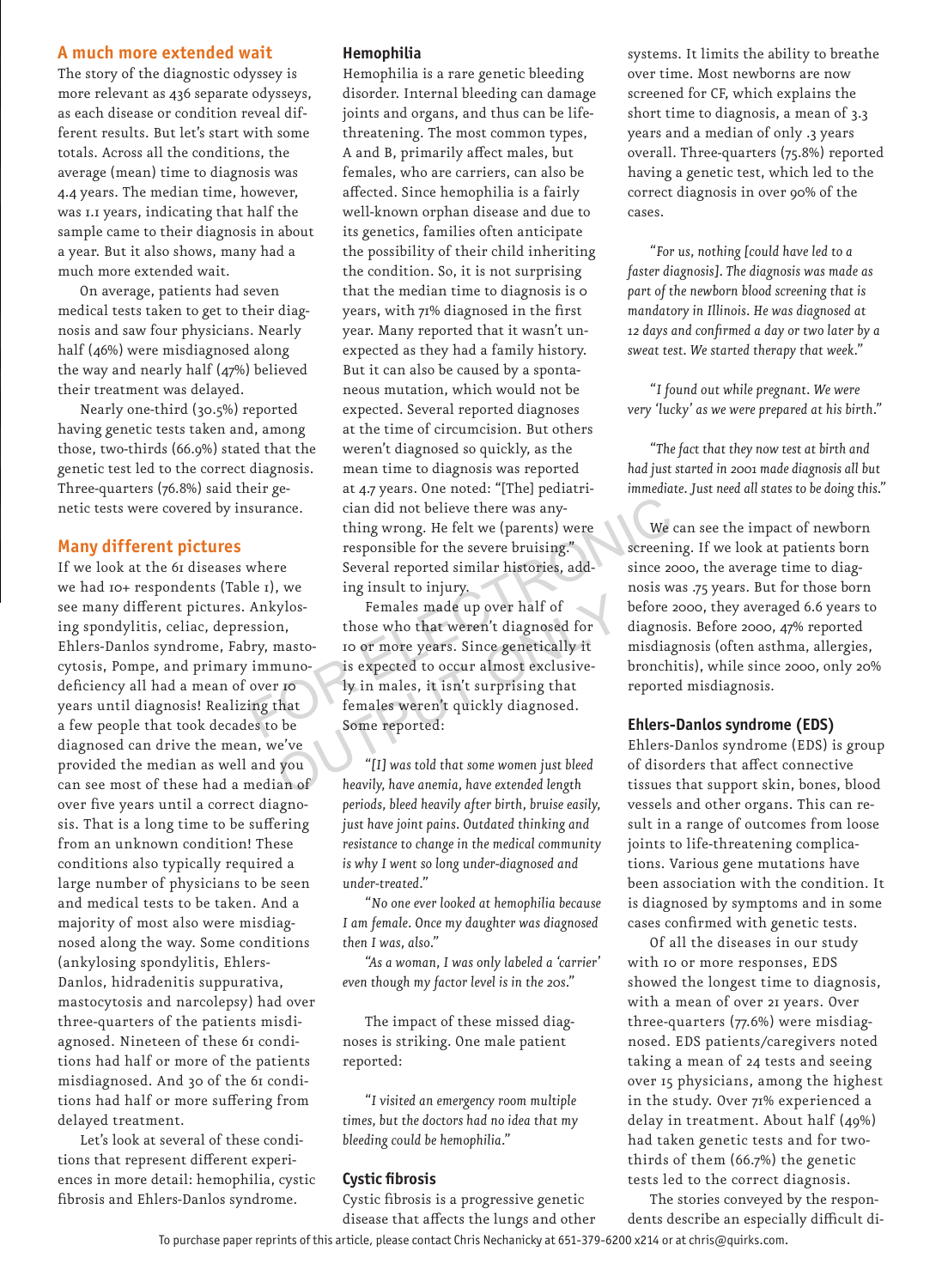#### agnostic odyssey, full of misdiagnoses.

*"I was called a 'clumsy child,' when I would roll ankles or knees or dislocate fi ngers. As a teenager, 'accident-prone' and then each injury was treated separately. Sprained ankle,*  torn rotator cuff, dislocated foot, jammed *thumbs, etc."*

*"A lot of doctors were confused by the laundry list of symptoms, not realizing that is typical. A lot of them interpreted that to mean that I was either exaggerating or had somatoform [psychological] disorder."*

*"EDS is rare but if someone had put all of my symptoms down onto one sheet of paper and actually tried to see how they connect I think it would've been spotted. Instead our health care is very linear. So many blood tests, X-rays, MRIs, more blood tests – mostly because that's what insurance told them they had to do."*

Sufferers of this rare disease stressed the importance of raising its awareness among physicians:

*"[We need] more awareness by other doctors and PTs. I saw multiple orthopedists for sprains and other injuries who never suggested 'Hey, this could be EDS.'"*

*"More teaching of EDS in medical schools, more awareness and understanding of the condition among doctors (this has improved in the last decade), more research into treatment and cure for EDS."*

*"My diagnosis came from clinical tests, not blood tests. PCPs should use the Beighton score more often as a test. It's easy to do and costs no money. I think that it should be a standard test when you have joint issues."*

The delay in diagnosis had severe impacts on patient well-being:

*"If I had known 28 years ago to not stress my joints, I wouldn't be as bad as I am today. And if I had known about the common co-morbid diseases, I would have gotten treatment for those sooner."*

#### **Let respondents answer**

The questionnaire was designed not to push respondents into preconceived notions about their diagnostic odyssey. So rather than provide lists to choose from regarding misdiagnosis,

| iagnoses.              |                                                                              | <b>Sample</b> | Years to     | Years to                             | Medical                      | <b>Physicians</b>           |                  | Delay in       |
|------------------------|------------------------------------------------------------------------------|---------------|--------------|--------------------------------------|------------------------------|-----------------------------|------------------|----------------|
|                        | <b>Disease</b>                                                               | <b>Size</b>   | Mean         | Diagnosis Diagnosis<br><b>Median</b> | <b>Tests</b><br><b>Taken</b> | Misdiagnosed<br><b>Seen</b> | <b>Treatment</b> |                |
|                        | Addison's Disease (Adrenal insufficiency)                                    | 15            | 3.1          | 1.0                                  | 6.6                          | 2.9                         | 33.3%            | 53.3%          |
| when I                 | Alzheimer's Disease (AD)                                                     | 14            | 1.8          | 1.4                                  | 5.4                          | 2.9                         | 35.7%            | 57.1%          |
| cate fingers.          | Amyotrophic Lateral Sclerosis (ALS)                                          | 16            | 1.3          | 0.9                                  | 10.3                         | 4.7                         | 43.8%            | 18.8%          |
| l then each            | Ankylosing Spondylitis (AS)                                                  | 20            | 10.3         | 7.5                                  | 9.0                          | 4.8                         | 70.0%            | 40.0%          |
|                        | Anxiety<br>Aplastic Anemia (AA)                                              | 14<br>11      | $6.0$<br>1.2 | 2.0<br>0.1                           | 0.4<br>6.8                   | 2.7<br>2.5                  | 35.7%<br>27.3%   | 57.1%<br>54.5% |
| ained ankle.           | Asthma                                                                       | 15            | 9.3          | 3.0                                  | 2.9                          | 2.7                         | 26.7%            | 53.3%          |
| iammed                 | Atypical Hemolytic Uremic Syndrome (aHUS)                                    | 12            | 0.1          | 0.1                                  | 4.8                          | 5.9                         | 33.3%            | 33.3%          |
|                        | <b>Autism</b>                                                                | 27            | 4.7          | 3.6                                  | 7.7                          | 7.0                         | 51.9%            | 59.3%          |
|                        | <b>Bipolar</b>                                                               | 22            | 7.9          | 3.8                                  | 3.5                          | 5.6                         | 72.7%            | 63.6%          |
|                        | <b>Borderline Personality Disorder (BPD)</b>                                 | 11            | 6.7          | 5.2                                  | 1.9                          | 4.6                         | 45.5%            | 72.7%          |
| d by the               | Cancer<br><b>Celiac Disease (CCD)</b>                                        | 134<br>35     | 0.9<br>11.1  | 0.3<br>3.2                           | 4.4<br>7.0                   | 3.3<br>5.7                  | 41.0%<br>57.1%   | 38.8%<br>57.1% |
|                        | Cerebral Palsy (CP)                                                          | 19            | 4.4          | 1.6                                  | 12.3                         | 3.8                         | 42.1%            | 36.8%          |
| izing that             | <b>Chronic Inflammatory Demyelinating</b>                                    |               |              |                                      |                              |                             |                  |                |
| d that to              | Polyneuropathy (CIDP)                                                        | 19            | 2.8          | 1.2                                  | 10.7                         | 5.5                         | 52.6%            | 52.6%          |
| ng or had              |                                                                              |               |              |                                      |                              |                             |                  |                |
|                        | Chronic obstructive pulmonary disease (COPD)<br>Crohn's Disease (CD)         | 17            | 2.4          | 1.0                                  | 2.5                          | 1.9                         | 35.3%            | 29.4%          |
| ler."                  | Cystic Fibrosis (CF)                                                         | 82<br>149     | 3.4<br>3.3   | 1.3<br>0.3                           | 6.8<br>5.1                   | 3.5<br>3.0                  | 58.5%<br>30.2%   | 52.4%<br>27.5% |
|                        | <b>Depression (MDD)</b>                                                      | 19            | 10.4         | 8.0                                  | 2.8                          | 3.5                         | 42.1%            | 68.4%          |
| d put all of           | Diabetes (DM)                                                                | 161           | 1.7          | 1.0                                  | 3.8                          | 2.0                         | 29.8%            | 31.7%          |
|                        | <b>Ehlers-Danlos Syndrome (EDS)</b>                                          | 49            | 21.4         | 18.0                                 | 24.0                         | 15.2                        | 77.6%            | 71.4%          |
| t of paper             | Eosinophilic Esophagitis (EOE)                                               | 27            | 2.8          | 1.8                                  | 4.9                          | 3.3                         | 48.1%            | 44.4%          |
| connect I              | <b>Epilepsy</b>                                                              | 127           | 3.4          | 1.1                                  | 6.1                          | 3.5                         | 40.2%            | 43.3%          |
| stead our              | <b>Fabry disease</b><br>Fibromyalgia (FM)                                    | 18<br>56      | 16.0<br>5.3  | 15.0<br>4.0                          | 3.2<br>27.4                  | 3.6<br>4.3                  | 50.0%<br>55.4%   | 33.3%<br>69.6% |
|                        | Gastroparesis (GP)                                                           | 13            | 4.6          | 3.0                                  | 8.6                          | 4.5                         | 30.8%            | 61.5%          |
| <sup>,</sup> blood     | Hashimoto's Disease (HT)                                                     | 16            | 5.6          | 4.0                                  | 8.7                          | 3.3                         | 43.8%            | 68.8%          |
| sts — mostly           | <b>Heart Disease</b>                                                         | 16            | 2.0          | 1.1                                  | 3.5                          | 2.5                         | 43.8%            | 37.5%          |
|                        | <b>Hemophilia</b>                                                            | 134           | 4.7          | 0.0                                  | 3.4                          | 2.5                         | 17.2%            | 29.1%          |
| l them they            | Hidradenitis Suppurativa (HS)                                                | 12            | 7.8          | 5.5                                  | 4.8                          | 6.8                         | 91.7%            | 66.7%          |
|                        | High Blood Pressure (Hypertension, HBP)<br>HIV                               | 16            | 2.5          | 1.1                                  | 2.6                          | 1.7                         | 12.5%            | 37.5%          |
|                        | Huntington's Disease (HD)                                                    | 26<br>38      | 4.6<br>3.0   | 1.0<br>1.0                           | 5.0<br>2.3                   | 6.1<br>2.0                  | 26.9%<br>18.4%   | 34.6%<br>34.2% |
|                        | Hypothyroidism                                                               | 17            | 2.9          | 1.1                                  | 3.3                          | 2.3                         | 35.3%            | 64.7%          |
| ase                    | <b>Irritable Bowel Syndrome (IBS)</b>                                        | 11            | 5.7          | 4.0                                  | 5.4                          | 3.5                         | 27.3%            | 45.5%          |
| ising its              | <b>Kidney Disease</b>                                                        | 14            | 2.3          | 1.0                                  | 4.8                          | 2.9                         | 35.7%            | 21.4%          |
|                        | Lupus                                                                        | 57            | 6.3          | 2.6                                  | 10.2                         | 5.0                         | 50.9%            | 57.9%          |
|                        | Lennox Gastaut Syndrome (IGS)<br>Mastocytosis (Mast Cell Activating Disease, | 27            | 9.2          | 5.0                                  | 19.3                         | 5.5                         | 40.7%            | 22.2%          |
|                        | MCAD)                                                                        | 14            | 12.4         | 6.6                                  | 12.0                         | 5.5                         | 85.7%            | 71.4%          |
| <sup>7</sup> other     | <b>Mitochondrial Disease</b>                                                 | 10            | 7.8          | 4.0                                  | 13.7                         | 8.5                         | 70.0%            | 70.0%          |
| thopedists             | Multiple Myeloma (MM)                                                        | 15            | 0.8          | 0.4                                  | 5.3                          | 2.4                         | 33.3%            | 20.0%          |
|                        | <b>Multiple Sclerosis (MS)</b>                                               | 506           | 3.8          | 1.0                                  | 6.5                          | 3.6                         | 38.5%            | 41.7%          |
| never sug-             | <b>Muscular Dystrophy (MD)</b>                                               | 26            | 3.8          | 1.2                                  | 5.1                          | 4.1                         | 30.8%            | 23.1%          |
|                        | Myasthenia Gravis (MG)<br>Myelodysplastic syndrome (MDS)                     | 34<br>14      | 3.9<br>1.3   | 0.7<br>0.5                           | 11.5<br>2.5                  | 5.5<br>2.5                  | 58.8%            | 55.9%<br>14.3% |
|                        | Narcolepsy                                                                   | 16            | 8.0          | 8.0                                  | 7.5                          | 5.2                         | 28.6%<br>75.0%   | 62.5%          |
|                        | Parkinson's Disease (PD)                                                     | 56            | 2.0          | 1.2                                  | 3.3                          | 3.2                         | 37.5%            | 37.5%          |
| ical schools,          |                                                                              |               |              |                                      |                              |                             |                  |                |
| ig of the              | Paroxysmal Nocturnal Hemoglobinuria (PNH)                                    | 14            | 1.9          | 0.6                                  | 8.1                          | 3.5                         | 35.7%            | 28.6%          |
| <i>improved</i> in     | Pemphiqus                                                                    | 16            | 1.2          | 0.5                                  | 5.3                          | 4.8                         | 68.8%            | 68.8%          |
|                        | <b>Pompe Disease</b><br>Primary Immunodeficiency (PID)                       | 12<br>22      | 10.8<br>11.8 | 7.0<br>5.5                           | 7.5<br>12.2                  | 4.6<br>12.0                 | 50.0%<br>63.6%   | 58.3%<br>68.2% |
| o treatment:           | Psoriasis Psoriatic Arthritis                                                | 23            | 6.4          | 2.2                                  | 8.6                          | 3.9                         | 52.2%            | 52.2%          |
|                        | <b>Pulmonary Arterial Hypertension (PAH)</b>                                 | 101           | 3.7          | 2.0                                  | 7.6                          | 4.4                         | 60.4%            | 56.4%          |
|                        | <b>Rheumatoid Arthritis (RA)</b>                                             | 42            | 2.7          | 1.8                                  | 6.3                          | 3.1                         | 38.1%            | 45.2%          |
|                        | Scleroderma                                                                  | 13            | 5.8          | 3.5                                  | 10.1                         | 5.0                         | 53.8%            | 46.2%          |
| cal tests,             | Sickle Cell Disease (SCD)                                                    | 31            | 1.4          | 0.5                                  | 2.3                          | 2.0                         | 19.4%            | 25.8%          |
| ıe Beighton            | Sjogren's Syndrome (SjS, SS)                                                 | 17            | 4.7          | 3.0                                  | 7.9                          | 4.2                         | 41.2%            | 52.9%          |
|                        | Spinal Muscular Atrophy (SMA)<br><b>Ulcerative Colitis (UC)</b>              | 45<br>48      | 3.7<br>1.7   | 0.6<br>0.2                           | 3.6<br>5.2                   | 2.8<br>3.2                  | 33.3%<br>54.2%   | 42.2%<br>45.8% |
| <sup>7</sup> to do and | Von Willebrand Disease (VWD)                                                 | 16            | 9.6          | 1.3                                  | 3.7                          | 2.7                         | 31.3%            | 50.0%          |
| uld be a               | Waldenstrom's Macroglobulinemia (WM)                                         | 32            | 1.5          | 0.3                                  | 7.8                          | 2.5                         | 28.1%            | 21.9%          |
| $\cdot$ 71             |                                                                              |               |              |                                      |                              |                             |                  |                |

**Total** 3471 4.4 1.1 7.0 4.0 45.7% 47.3%

delays in treatment and reasons for the length of time it took to obtain diagnosis, we let respondents answer those in open-ended fashion. And did they ever! Two-thirds answered the open-ended questions, with an average of 42 words each. It totaled 9,147 open-ends. I read through them all and it felt like the equivalent of doing a thousand IDIs. Their voices came through loud and clear. And for many, they provided a scathing indictment of the medical establishment.

Key reasons cited for delayed diagnoses included:

**Voice of the patient.** Most often mentioned was that physicians weren't listening to the patient.

*"They told me [the caregiver] it was impossible that her symptoms were occurring."*

*"[Faster diagnosis would have happened if] physicians [were] not making assumptions about my pain and symptoms and listening to what I had to say."*

*"I know doctors hate it when you come in and you've already diagnosed yourself but at least explore the possibility that this patient has put in time and is educated and knows their child better than the damn doctor."*

© 2020 Quirk's Marketing Research Review (www.quirks.com). Reprinted with permission from the December 2020 issue. This document is for Web posting and electronic distribution only. Any editing or alteration is a violation of copyright.